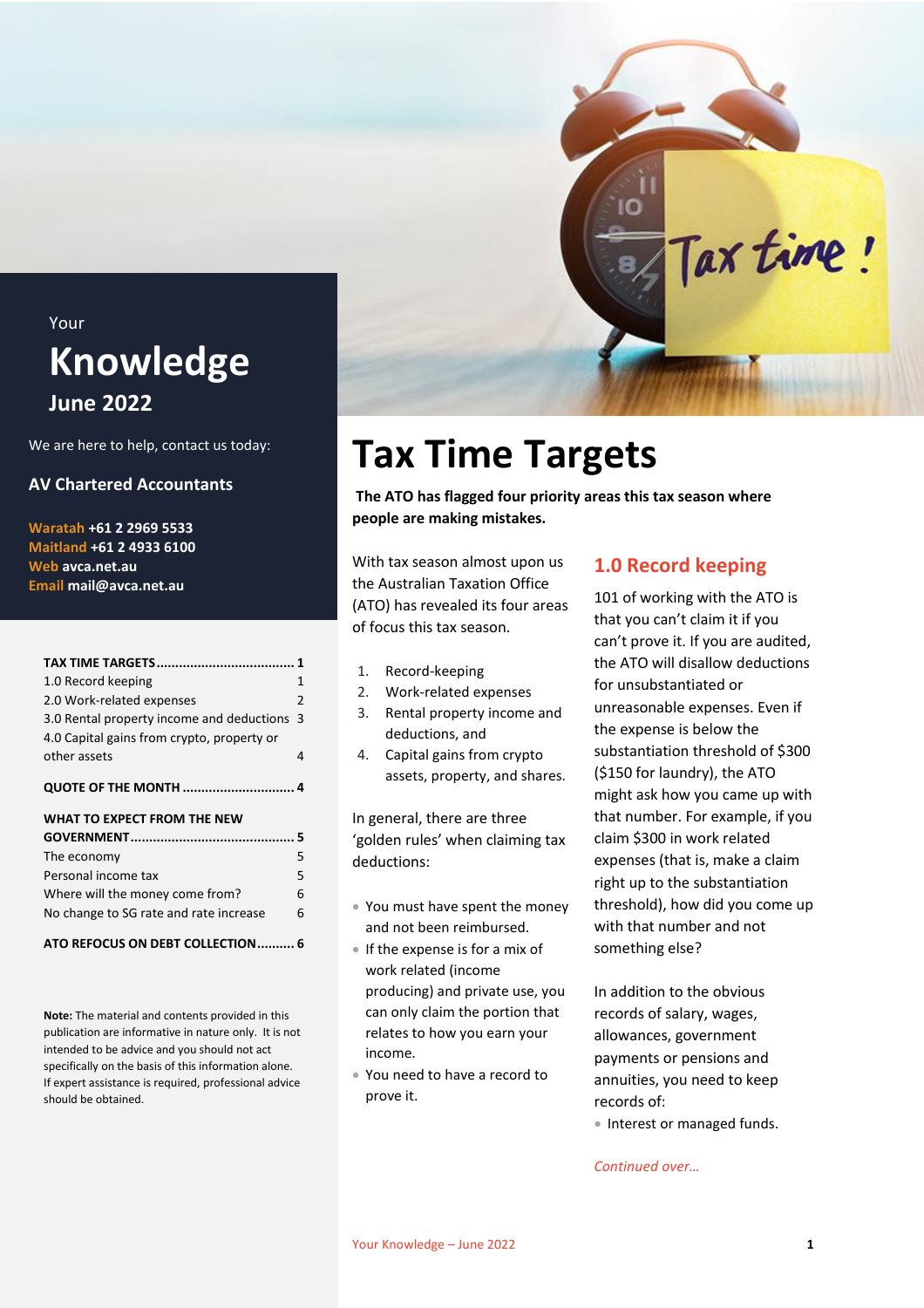- Records of expenses for any deductions claimed including a record of how that expense relates to the way you earn your income. That is, the expense must be related to how you earn your income. For example, if you claim the cost of RAT tests, you need to be able to prove that the RAT test was necessary to enable you to work. If you were working from home and not required to leave home, it will be harder to claim the cost of the test.
- Assets such as shares or units in a trust, rental properties or holiday homes, if you purchased a home or inherited a property, or disposed of an asset (including cryptocurrency).

You need to keep your records for five years. These can be digital copies of the records as long as they are clear and legible copies of the original. If your records are digital, keep a backup.

Records can be tax invoices, receipts, diary entries or something else that proves you incurred the expense and how it related to how you earn your income.

#### <span id="page-1-0"></span>**2.0 Work-related expenses**

To claim a deduction, you need to have incurred the expense yourself and not been reimbursed by your employer or business, and the expense needs to be directly related to your work.

#### **What expenses are related to work?**

You can claim a deduction for all losses and outgoings "to the extent to which they are incurred in gaining or producing assessable income except where the outgoings are of a capital, private or domestic nature, or relate to the earning of exempt income." That is, there must be a nexus between the expenses you are claiming and how you earn your income.

It all sounds simple enough until you start applying this rule. Take the example of an actor. To land the acting job she needs to attend auditions. She wants to claim the cost of having her hair and make-up done for the audition. But, because she is not generating income at the stage of the audition, she cannot claim her

expenses. The expense must be related to how you are currently earning your income, not future potential income. The same issue applies to upskilling. If you attend investment seminars with the intention of building your investment portfolio the seminar is not deductible as a selfeducation expense unless it relates to managing your existing investment portfolio - not a future one. Or, a nurse's aide who attendees university to qualify as a nurse. The university degree and the expenses associated with this are not deductible as the nursing degree is not required to fulfil the role of a nurse's aide.

The second area of confusion is over what can be claimed for work. If the item is "conventional" it's unlikely to be deductible. For example, you can't claim conventional clothing (including footwear) as a work-related expense, even if your employer requires you to wear it and you only wear the items of clothing at work. To be deductible clothing must be protective, occupation specific such as a chef's chequered pants, a compulsory uniform, or a registered non-compulsory uniform.

#### **Work related or private?**

Another area of confusion is where expenses are incurred for work purposes but used privately. Internet access or mobile phone services are typical. A lot of people take the view that the expense had to be incurred for work so what does it matter if it's used for private purposes? But, if you use the service on more than an ad-hoc basis for any purpose other than work, then the expense needs to be apportioned and only the work-related percentage claimed as a deduction. And yes, the ATO does check usage in an audit.

Claims for COVID-19 tests will be a test of this rule. COVID-19 tests are deductible from 1 July 2021 if the purpose was to determine whether you may attend or remain at work. The tax deduction does not apply if you worked from home and didn't intend to attend your workplace, or the test was used for private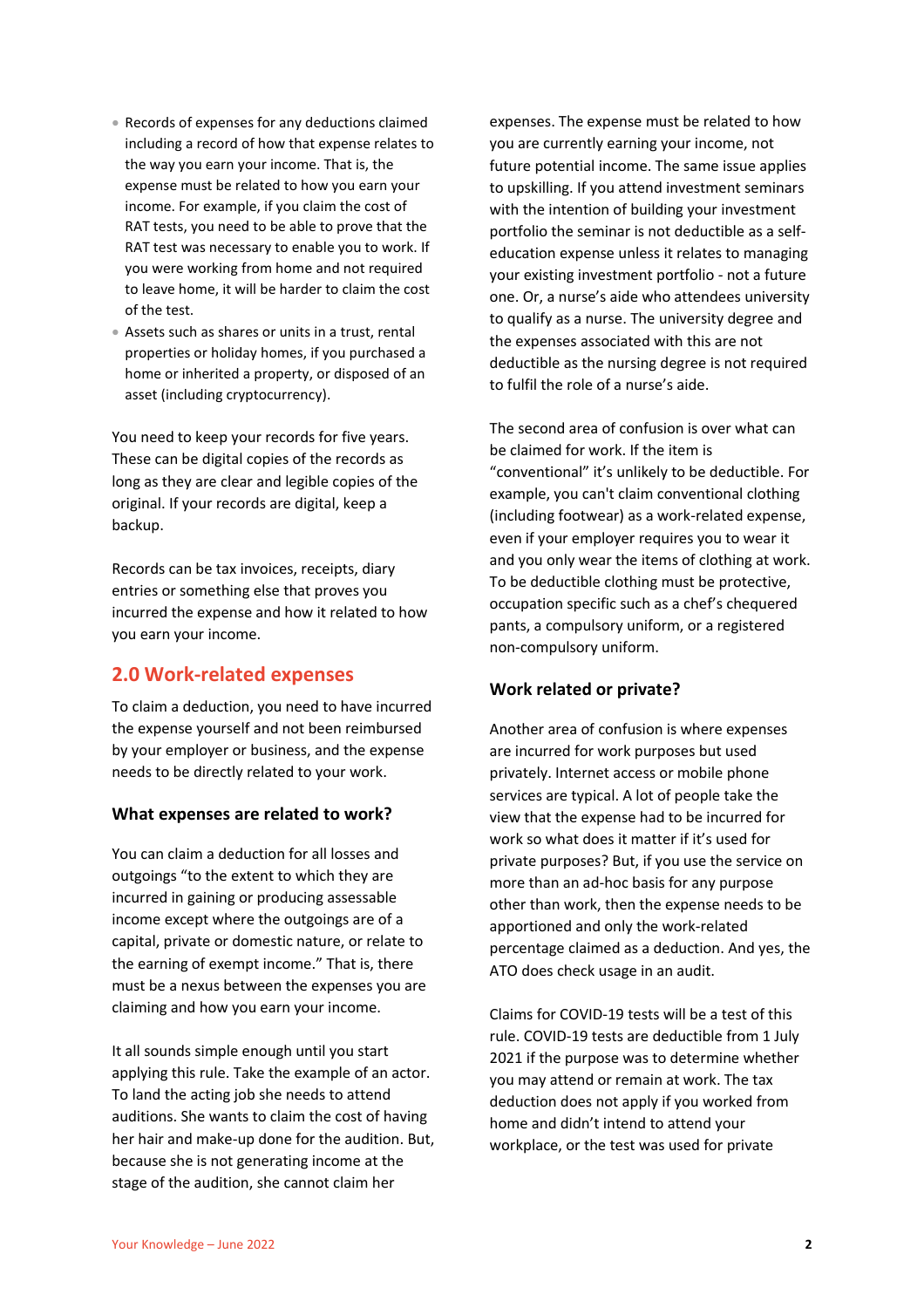purposes (for example, to tests the kids before school).

#### **Claiming work from home expenses**

Last financial year, one in three Australians claimed working from home expenses. Now we're out of the pandemic, the ATO will be focussing specifically on what is being claimed. If you claimed work from home expenses last year and returned to the office this year, then there should be a reduction in your work from home claim. The ATO will be looking for discrepancies.

If you are claiming your expenses, there are three methods you can use:

- **The ATO's simplified 80 cents per hour shortcut method** – you can claim 80 cents for every hour you worked from home from 1 March 2020 to 30 June 2022. You will need to have evidence of hours worked like a timesheet or diary. The rate covers all of your expenses and you cannot claim individual items separately, such as office furniture or a computer.
- **Fixed rate 52 cents per hour method** applies if you have set up a home office but are not running a business from home. You can claim 52 cents for every hour and this covers the running expenses of your home. You can claim your phone, internet, or the decline in value of equipment separately.
- **Actual expenses method** you can claim the actual expenses you incur (and reduce the claim by any personal use and use by other family members). You will need to ensure you have kept records such as receipts to use this method.

It's this last method, the actual method, the ATO is scrutinising because people using this method tend to lodge much higher claims in their tax return. Ineligible expenses include:

- Personal expenses such as coffee, tea and toilet paper
- Expenses related to a child's education, such as online learning courses or laptops
- Claiming large expenses up-front (instead of claiming depreciation for assets), and

 Occupancy expenses such as rent, mortgage interest, property insurance, and land taxes and rates, that cannot generally be claimed by employees working from home (especially by those who are working from home solely due to a lockdown).

#### <span id="page-2-0"></span>**3.0 Rental property income and deductions**

For landlords, the focus is on ensuring that all income received, whether long-term, shortterm, rental bonds, back payments, or insurance pay-outs, are recognised in your tax return.

If your rental property is outside of Australia, and you are an Australian resident for tax purposes, you must recognise the rental income you received in your tax return (excluding any tax you have paid overseas), unless you are classified as a temporary resident for tax purposes. You can claim expenses related to the property, although there are some special rules that need to be considered when it comes to interest deductions. For example, if you have borrowed money from an overseas lender you might be subject to withholding tax obligations.

#### **Co-owned properties**

For tax purposes, rental income and expenses need to be recognised in line with the legal ownership of the property, except in very limited circumstances where it can be shown that the equitable interest in the property is different from the legal title. The ATO will assume that where the taxpayers are related, the equitable right is the same as the legal title (unless there is evidence to suggest otherwise such as a deed of trust etc.,).

This means that if you hold a 25% legal interest in a property then you should recognise 25% of the rental income and rental expenses in your tax returns even if you pay most or all of the rental property expenses (the ATO would treat this as a private arrangement between the owners).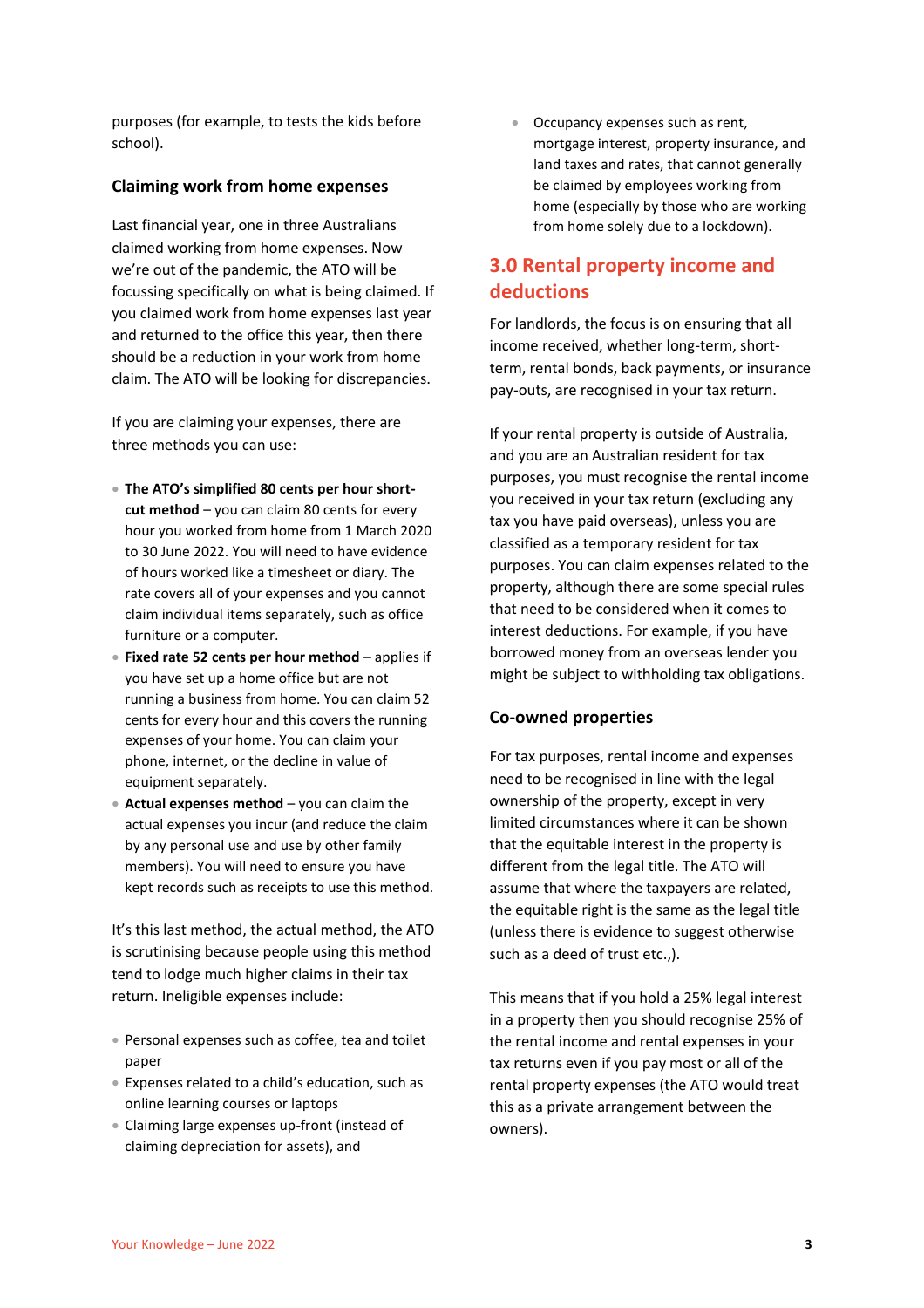The main exception is where the parties have separately borrowed money to acquire their interest in the property, then they would claim their own interest deductions.

#### <span id="page-3-0"></span>**4.0 Capital gains from crypto, property or other assets**

If you dispose of an asset - property, shares, crypto or NFTs, collectables (costing \$500 or more) - you will need to calculate the capital gain or loss and record this in your tax return. Capital gains tax (CGT) does not apply to personal use assets such as a boat if you bought it for less than \$10,000.

#### **Crypto and capital gains tax**

A question that often comes up is when do I pay tax on cryptocurrency?

If you acquire the cryptocurrency to make a private purchase and you don't hold onto it, the crypto might qualify as a personal use asset. But in most cases, that is not the case and people acquire crypto as an investment, even if they do sometimes use it to buy things.

Generally, a CGT event occurs when disposing of cryptocurrency. This can include selling cryptocurrency for a fiat currency (e.g., \$AUD), exchanging one cryptocurrency for another, gifting it, trading it, or using it to pay for goods or services.

Each cryptocurrency is a separate asset for CGT purposes. When you dispose of one cryptocurrency to acquire another, you are disposing of one CGT asset and acquiring another CGT asset. This triggers a taxing event.

Transferring cryptocurrency from one wallet to another is not a CGT disposal if you maintain ownership of the coin.

Record keeping is extremely important – you need receipts and details of the type of coin, purchase price, date and time of transactions in Australian dollars, records for any exchanges, digital wallet and keys, and what has been paid

in commissions or brokerage fees, and records of tax agent, accountant and legal costs. The ATO regularly runs data matching projects, and has access to the data from many crypto platforms and banks.

If you make a loss on cryptocurrency, you can generally only claim the loss as a deduction if you are in the business of trading.

#### **Gifting an asset might still incur tax**

Donating or gifting an asset does not avoid capital gains tax. If you receive nothing or less than the market value of the asset, the market value substitution rules might come into play. The market value substitution rule can treat you as having received the market value of the asset you donated or gifted for the purpose of your CGT calculations.

For example, if Mum & Dad buy a block of land then eventually gift the block of land to their daughter, the ATO will look at the value of the land at the point they gifted it. If the market value of the land is higher than the amount that Mum & Dad paid for it, then this would normally trigger a capital gains tax liability. It does not matter that Mum & Dad did not receive any money for the land.

Donations of cryptocurrency might also trigger capital gains tax. If you donate cryptocurrency to a charity, you are likely to be assessed on the market value of the crypto at the point you donated it. You can only claim a tax deduction for the donation if the charity is a deductible gift recipient and the charity is set up to accept cryptocurrency.

#### **-End-**

### <span id="page-3-1"></span>**Quote of the month**

"Nothing in life is to be feared, it is only to be understood."

*Marie Curie, dual Nobel prize winning scientist*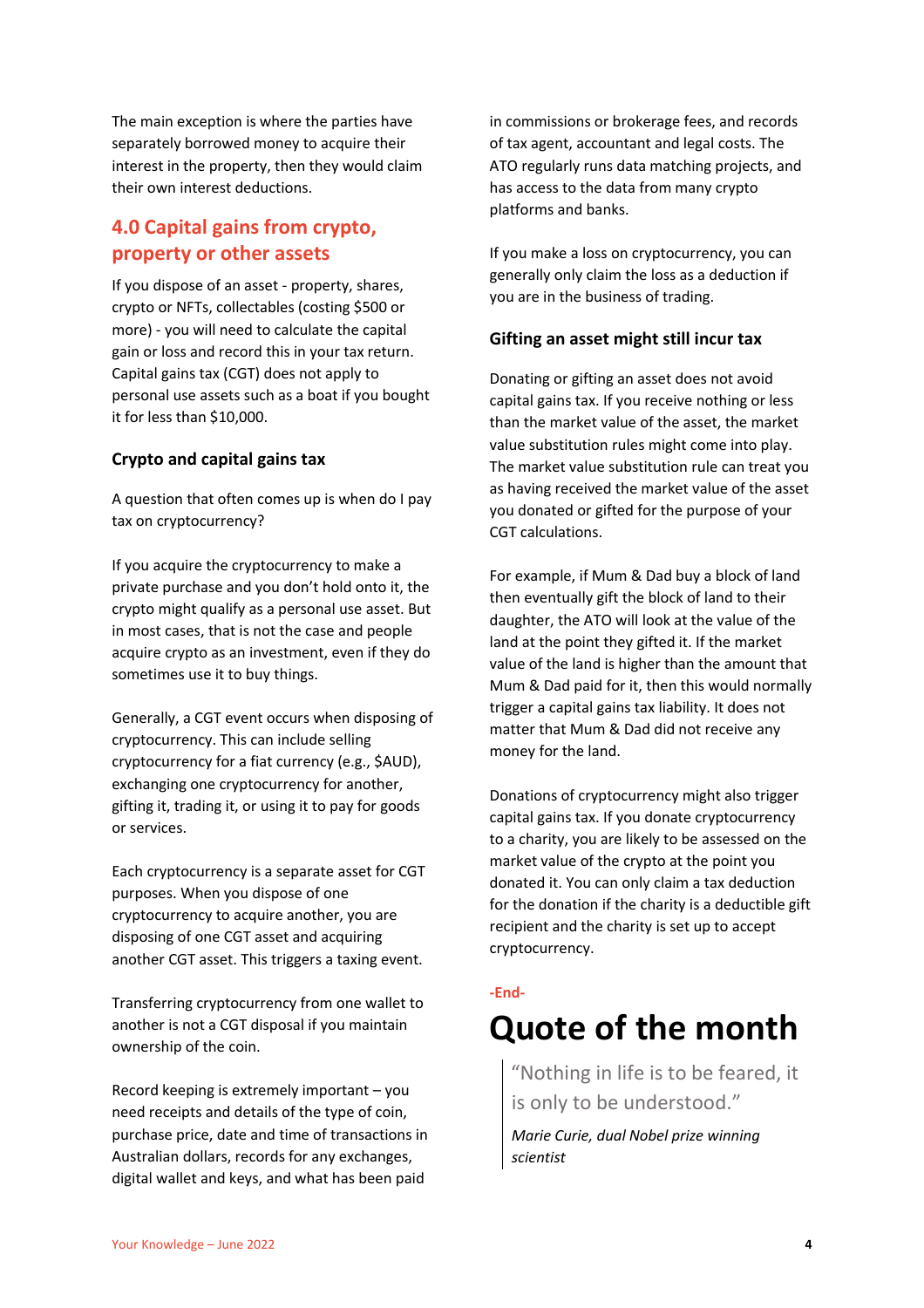# <span id="page-4-0"></span>**What to expect from the new Government**

**Anthony Albanese has been sworn in as Australia's 31st Prime Minister and a Government formed. We look at what we know so far about the policies of the new Government in an environment with plenty of problems and no easy fixes.**

#### <span id="page-4-1"></span>**The economy**

The Government has stated that its economic priority is, "creating jobs, boosting participation, improving and increasing productivity, generating new business investment, and increasing wages and household incomes."

A second Federal Budget will be released in October this year to set the fiscal policy direction of the Government. The Albanese Government has stated that its focus is on growing the economy as opposed to increasing taxes, but it is a delicate balance to keep growth ahead of inflation. Treasurer Jim Chalmers has said that the Government will look to "redirect spending from unproductive purposes to more productive purposes."

In [a recent speech,](https://treasury.gov.au/sites/default/files/2022-06/220608-drkennedy-abeaddress.pdf) Treasury Secretary Dr Steven Kennedy, summed it up when he said that the most significant economic development of late has been the, "…higher-than-expected surge in inflation. Headline inflation reached 5.1% in the March quarter of 2022, the highest rate of inflation in more than 2 decades… Price increases are reflecting a range of shocks, some temporary and some more persistent." These shocks include:



- Increased global demand for goods straining supply chains, increasing shipping costs, and clogging ports;
- The Russian invasion of Ukraine which sharply increased the price of oil, energy and food. Russia accounts for 18% of global gas and 12% of global oil supply. Together Russia and Ukraine account for around one quarter of global trade in wheat; and
- COVID-19 lockdowns in China impacting supply chains. China maintains a zero-COVID policy.

In Australia, energy prices have contributed strongly to inflation (the temporary reduction in fuel excise ends on 28 September 2022).

#### <span id="page-4-2"></span>**Personal income tax**

The 2019-20 Budget announced a series of personal income tax reforms. Stage 3 of those reforms is legislated to commence on 1 July 2024. Stage 3 radically simplifies the tax brackets by collapsing the 32.5% and 37% rates into a single 30% rate for those earning between \$45,001 and \$200,000. Mr Albanese told Sky News, *"People are entitled to have that certainty of the tax cuts that have been legislated… We won't be changing them. What we want going forward is that certainty."*